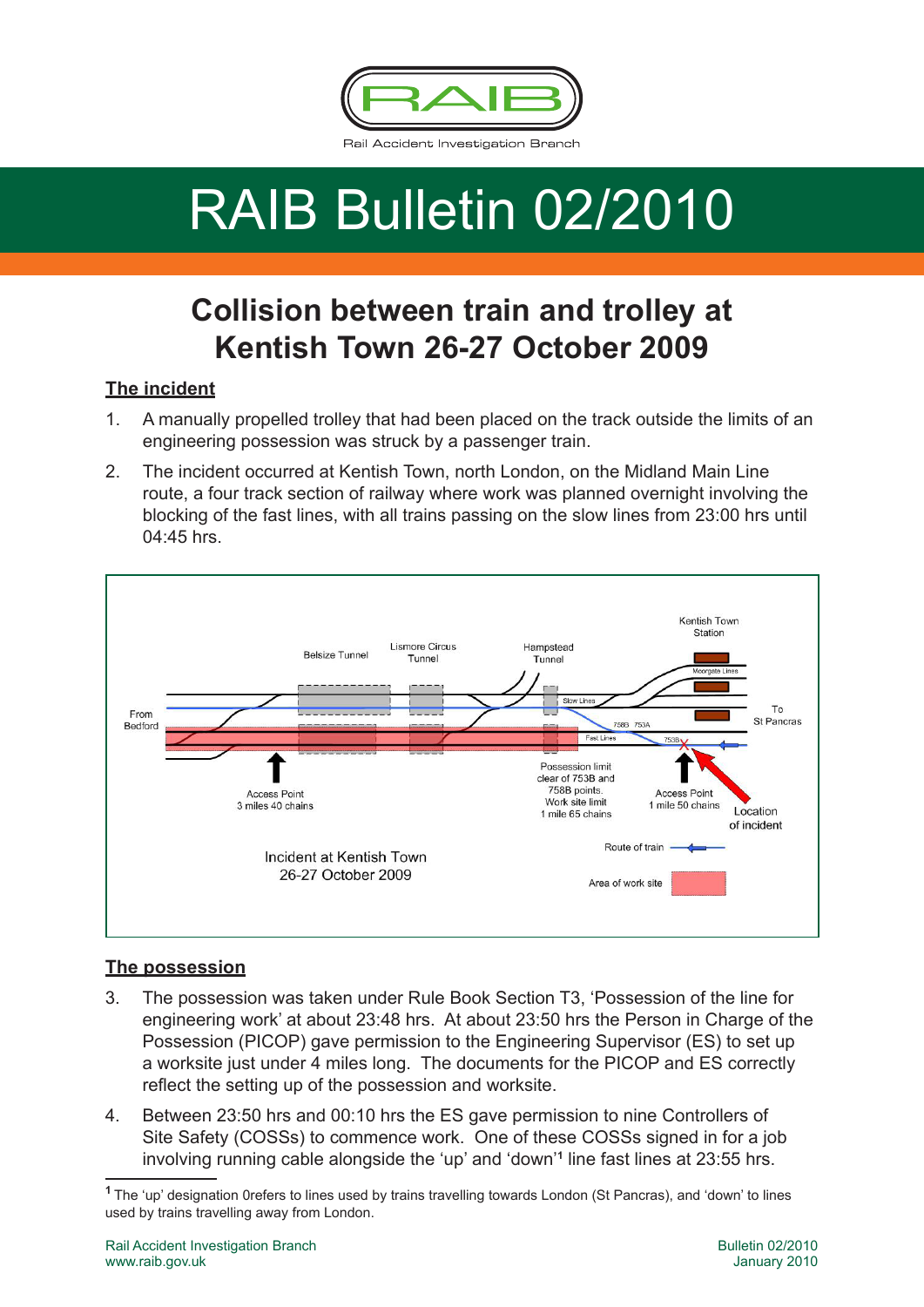## **The management of the trolley**

- 5. The COSS, who was an agency worker, had been briefed by a works supervisor (who was to be responsible for technical matters at the site), on the work for that night at the works supervisor's depot at about 21:30 hrs. The briefing had included a discussion about which access point could be used. The supervisor wished to use a different access point from either of the ones shown in the work pack given to the COSS, to reduce the distance that the party would have to walk before starting work.
- 6. The COSS travelled to the place, close to the site of work, where he signed in with the ES. They discussed putting the trolley on the down fast line. The ES told the COSS that the access point that the COSS had been asked to use was 15 chains outside the work site, and that if he used it the trolley would have to be manhandled for 300 metres along the cess. The COSS then agreed with the ES that his gang would use another access point, which was within the work site and was shown in the work pack which the COSS had.
- 7. The ES gave the COSS general directions to this access point, which was not far, in a straight line, from where they were speaking, but was some distance away by road. The COSS phoned the works supervisor and reported on this conversation. The works supervisor gained the impression that the COSS had got permission from the ES to use the alternative access point. He gave the COSS detailed directions on how to reach it. The COSS had many years experience of railway work, but he was not familiar with this area, and became confused about which access point was being referred to.
- 8. The COSS's work pack contained a list of access points, stating two specific locations by name, and also permitting the use of 'Authorised Access Points within the work site limits'. However, there were no details of the mileage of any access points, or on which side of the line they were, and there was no map to show their locations. The work pack included a clear, computer prepared, plan of the track layout, with the extent of the work site highlighted and a note on each sheet of the plan that the slow lines were open to traffic. The plan showed only the access points named in the pack, but did not show the mileage of the access points, or the possession limits.
- 9. The works supervisor went to the access point that he had discussed with the COSS and unloaded the equipment for the job. The COSS followed the directions that the works supervisor had given him to this access point, under the impression that it was the one he had discussed with the ES. In fact it was not only outside the work site, but also outside the possession. The access point had no signs giving information about its name, its location or the line identities. The COSS relied on the works supervisor's local knowledge, admitting after the incident that he was not certain of the location himself.
- 10. On arriving at the access point, the COSS noticed that a nearby overhead line (OLE) support structure was identified with a number that led him to think he was between the mileage limits of the work site. He was accustomed to working on the West Coast Main Line, where the numbers of the OLE structures are related to the route mileage. In fact, the numbers of the OLE structures on the route he was working on are kilometre-based, and the COSS was actually outside the work site and the possession. At 00:15 hrs the COSS briefed the gang at the access point, before placing the trolley on the down fast line, not realising that this was open to traffic, at about 00:20 hrs. The trolley did not operate track circuits (it is not required to do so), and so its presence was not detected by the signalling system.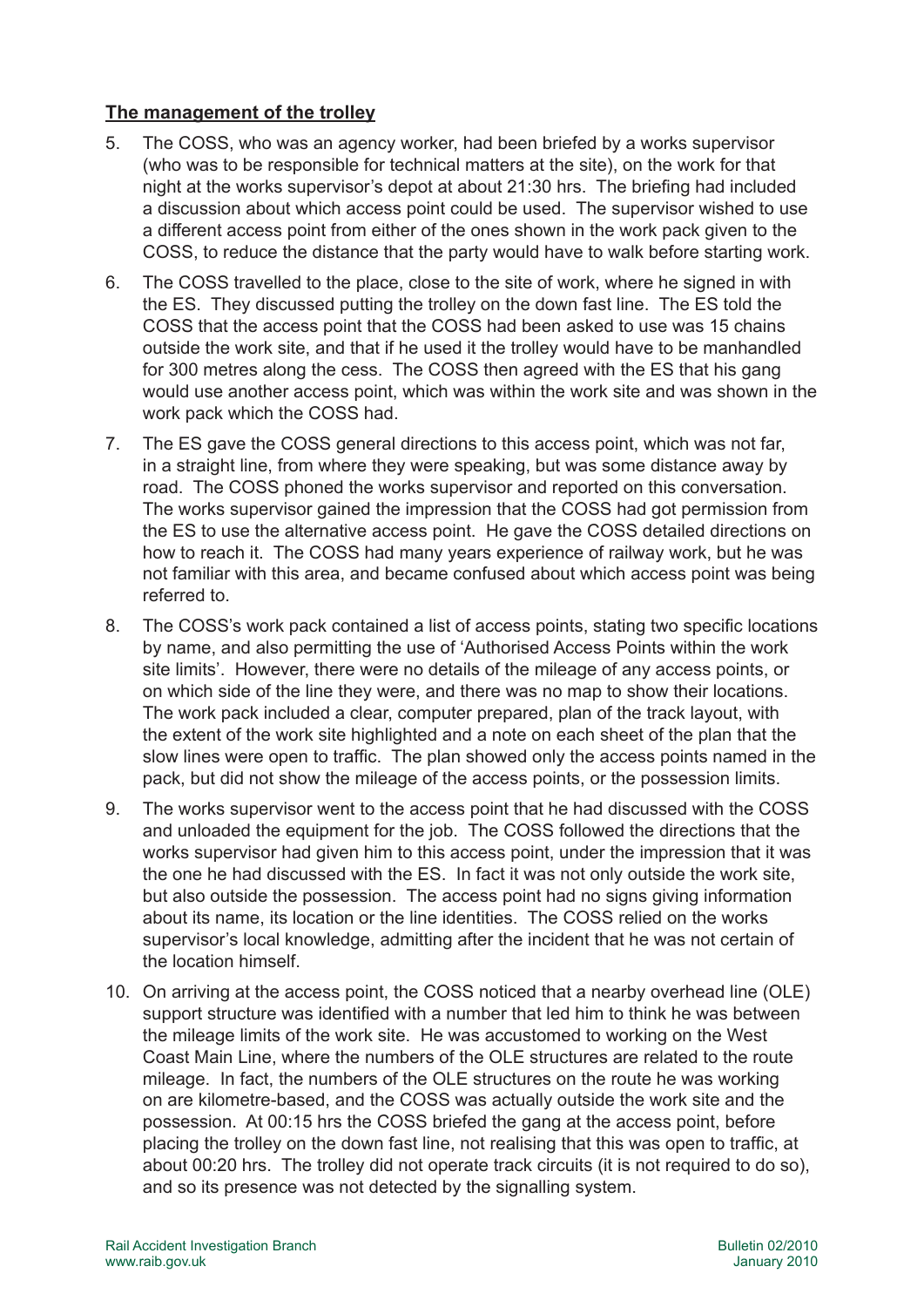# **The incident**

- 11. The works supervisor walked north along the track while the rest of the gang were placing the trolley on the line, and on rounding a bend saw possession limit boards in front of him. He walked back to speak to the COSS to query the position with him. The COSS then phoned the ES to ask about the location of the possession limit boards. At this point an express train appeared on the down fast line. Fortunately, it had just passed a caution signal and was moving at restricted speed, preparatory to crossing to the down slow line. The works supervisor and the COSS instructed the staff to move clear and the COSS waved a lamp at the train driver, who applied his brakes when he realised he was approaching a trolley.
- 12. Although the train could not stop before it hit the trolley, the driver was able to reduce speed sufficiently so that only a very light collision occurred, and there was no damage to the train or the trolley. No-one was injured, and after a delay the train was allowed to proceed. The works supervisor and the COSS were relieved from duty for drugs and alcohol screening, which showed that they were clear of these substances, and the possession was handed back on time.

#### **Previous Incidents**

#### *Manor Park*

13. On 19 March 2006 a group of staff commenced work on repairing a wall alongside a line that was open to traffic, but which they thought was under possession. They narrowly escaped being struck by a train travelling at over 80 mph (129 km/h). The accident was the result of poor communications about the possession extent. The RAIB published its report, no 26/2007, on 25 July 2007. The report's recommendations, which mainly concerned the quality of method statements and communication of possession changes, were reported as being implemented, and the documentation relevant to the incident at Kentish Town reflected the lessons identified from this incident.

#### *Acton*

- 14. On 24 June 2008 a train hit a pair of welding grinders that had been incorrectly placed on the track outside a possession at Acton West. The RAIB's report, no 15/2009, was published on 1 June 2009. The report made the following recommendations that are relevant to the incident at Kentish Town:
	- 1. *The intention of this recommendation was to reinforce existing arrangements within Network Rail for COSS packs to be prepared and implemented by staff with adequate geographical knowledge of the locality.*

Network Rail should:

- a. re-brief the requirements (now in standard NR/L2/OHS/019) for the COSS pack to be prepared and checked by individuals who have geographical knowledge of the relevant area and for COSSs to have geographical knowledge of the area in which they are to work;
- b. take steps to achieve compliance with the requirements defined in 1a; and
- c. conduct a compliance audit after a suitable period of time to confirm that these requirements defined in 1a are being implemented satisfactorily.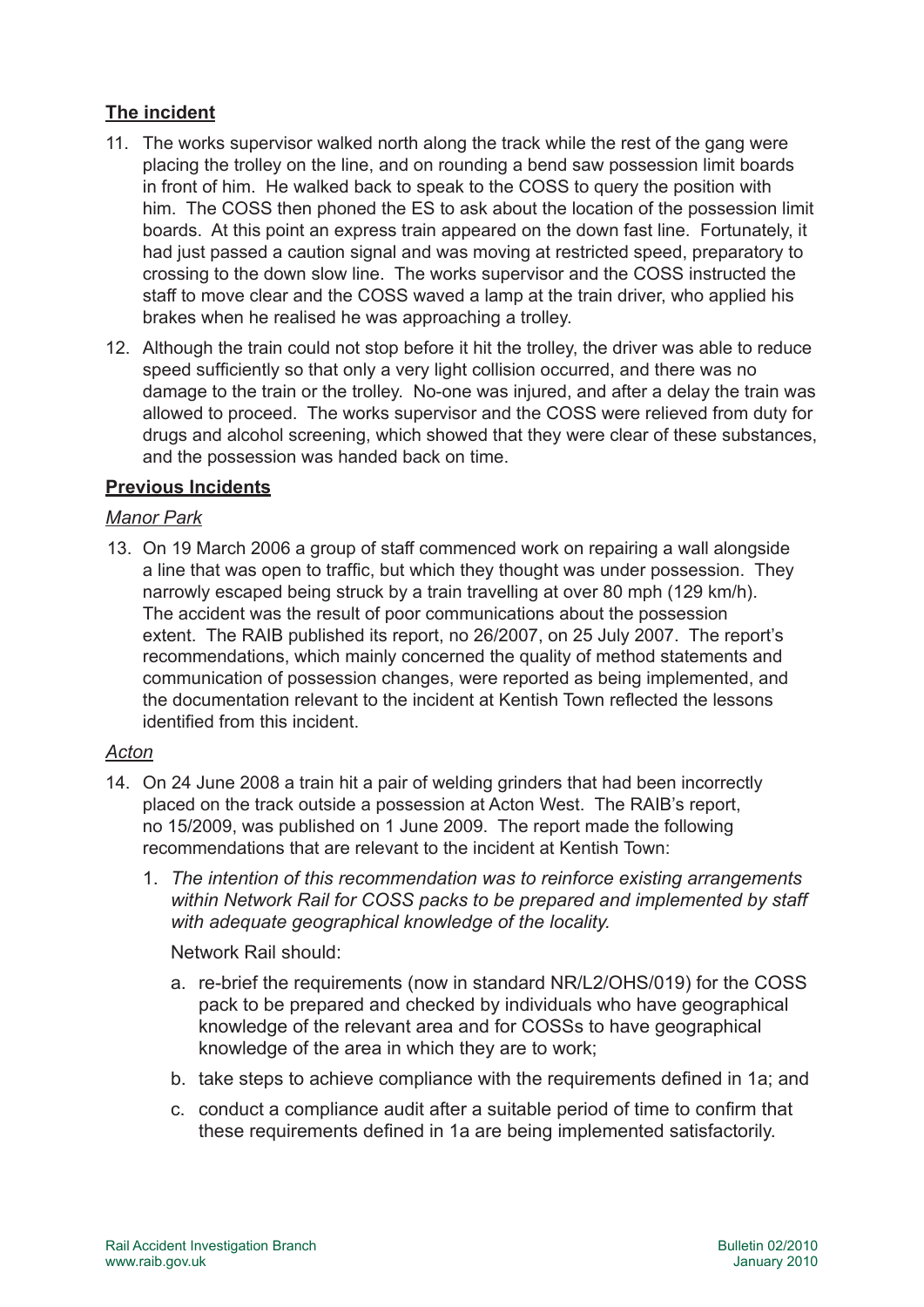- 2. The intention of this recommendation was to:
	- l *promote the involvement of the 'end-user' in designing the paperwork that they use on site;*
	- $\bullet$  secure the COSS's involvement in the planning of the safe system of *work that they will implement on site; and*
	- achieve a consistent and user-friendly appearance for the COSS pack *(including the RT9909 form).*

Network Rail should, in its current project to overhaul the RIMINI planning process:

- a. involve those who will use the information on site in developing a revised format for the COSS pack (and the RT9909 form);
- b. include a role for the COSS in the planning of their safe system of work; and
- c. improve the format of the COSS pack (and the RT9909 form), with particular emphasis on the clarity and consistency of information presented, including, but not limited to:
	- o consistency in the method for identifying key locations such as the site of work, limits of possession and access points;
	- o clarity over the information that is required in each section of the new forms;
	- o the option of identifying in the COSS pack where access to site can be achieved by walking lineside as opposed to on or near the line; and
	- o the use of diagrams and maps to show key locations and their relationship with each other.
- 3. The intention of this recommendation was to encourage Network Rail to expedite the provision of track layout signage at access points.

Network Rail should develop and implement a programme for the provision of track layout information signage at all railway access points, showing mileages, line names and directions and other key items of local railway information, as appropriate.

At the time of this collision Network Rail had informed the Office of Rail Regulation (ORR) that it accepted all three of these recommendations, and made proposals for actions to implement them. The adequacy of these proposed actions, and the timescales to implement them, are being considered by the ORR.

#### **Conclusions and learning points**

- 15. The risk arising from poor communications, a lack of appropriate local knowledge and reluctance by staff to raise concerns about these things was clearly shown by this incident. Everyone who is involved in work on the track should be aware of the mistakes that were made.
- 16. The RAIB considers that implementation of the Acton recommendations listed above would have addressed the COSS's lack of knowledge of the railway in the area he was working and the access point locations, and the mistakes made at the access point.